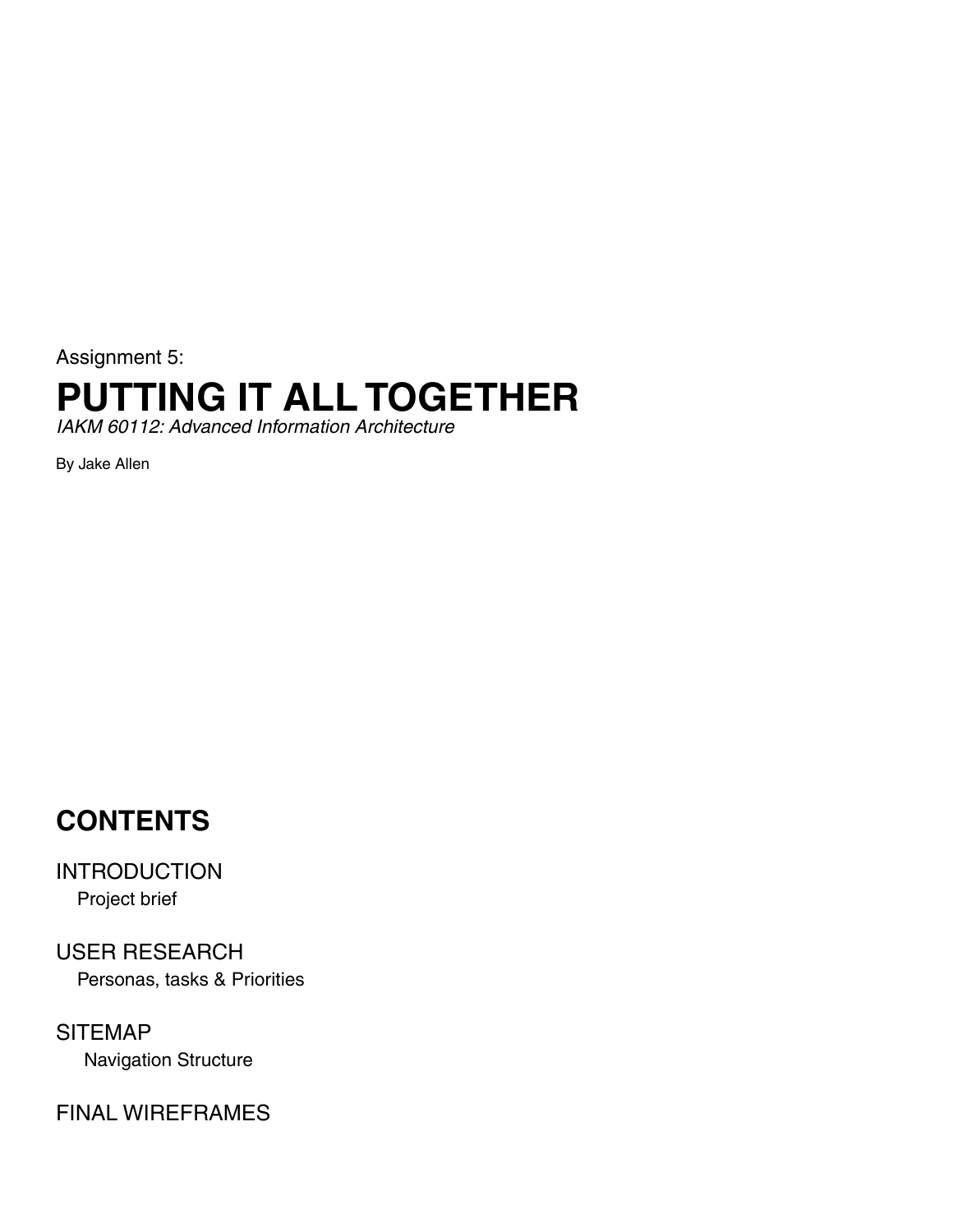### **INTRODUCTION**

This project is in response to a request from the Upper Sandusky Community Library who is in dire need for a restructured website. Visitors have been incapable of finding programs, catalogs, forms and other services provided by the library on the current website. A new information architecture has been constructed for this website through a user-centered approach in order to ensure the content is the most conveniently located and will create an enjoyable experience. The following deliverables describe the process that was taken that drove the decisions throughout the design process.



## **USER RESEARCH**

Two highly experienced librarians from different parts of the country participated by answering a series of questions about their library website users. Information generated from these interviews and quantitative statistics over the internet were referenced for building the following user personas.

#### **Samantha the Student Matt the Marketer**



### Age: 19

Working on her Bachelor's degree

Lives with her parents

Commutes to class and her part-time jobs

#### *Needs & Goals:*

Use the Interlibrary loan to get specific books for her research papers.

To utilize any services provided by the library to help with developing skills.

Downloads music and e-books for her own entertainment.

#### *Frustrations:*

Difficulty finding opportunities for learning new skills or get help with homework.

Unsure what database or catalog listed on the website will get her the information she needs.



Age: 37 Master's degree Married with small children Household annual income of \$77,000

#### *Needs & Goals:*

To find information about targeted local businesses.

Download audio books for listening in traffic.

Keep up-to-date with latest marketing methods with magazines and books on the subject.

#### *Frustrations:*

Has difficulty finding information about magazines, newspapers, and any other local business information.

Can't get access to local references online.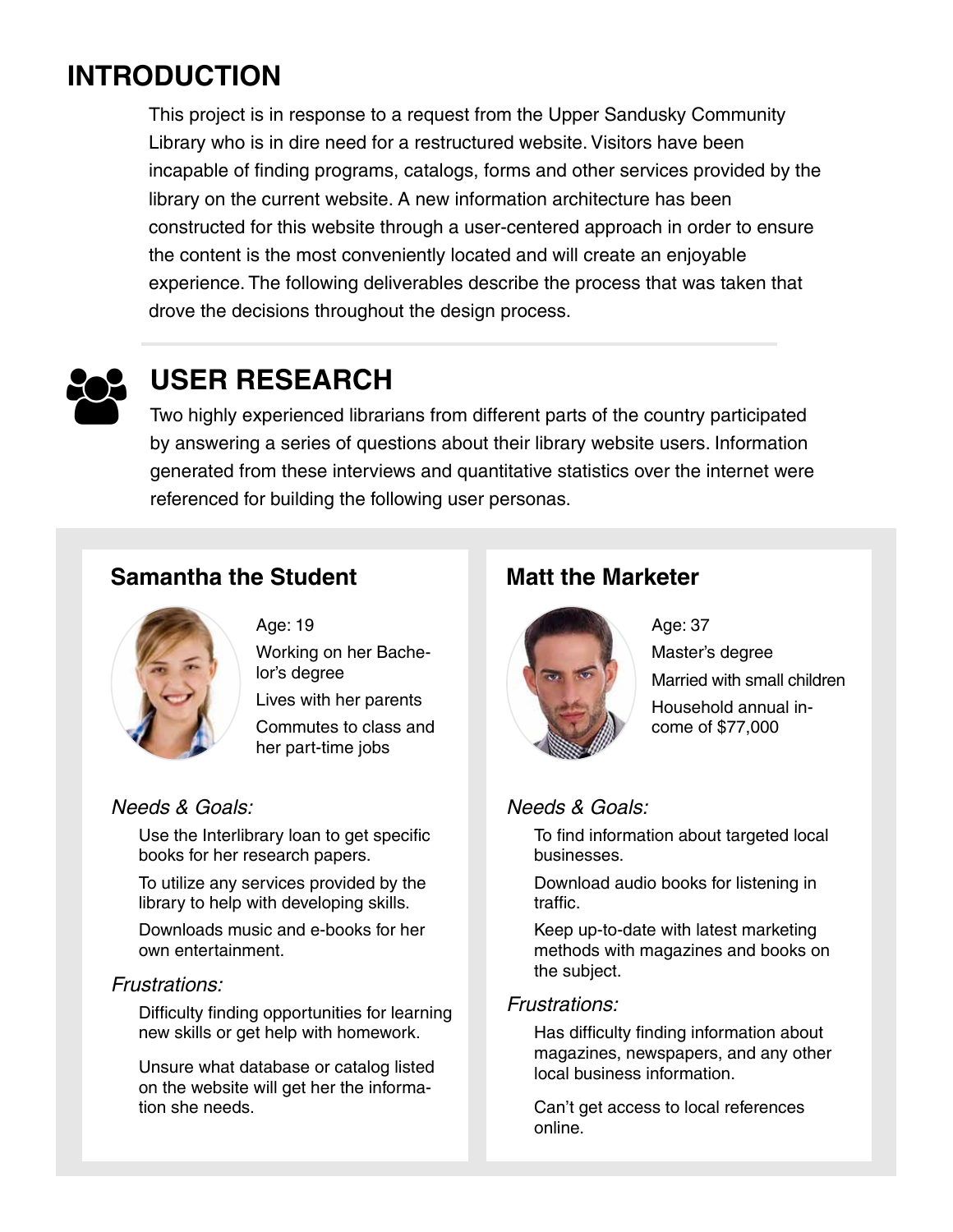

#### **Helen the Historian**



#### Age: 62

Bachelor's degree Retired teacher, fascinated with local history & genealogy.

#### *Needs & Goals:*

To help friends in her community learn about their family history. Review old newspapers and books to learn more about local history. An opportunity to teach a class at the library to the community about local history.

#### *Frustrations:*

Obituary index search engine is rigid, making it hard to find anyone.

A digital calendar would be ideal for promoting her class.

The personas advocated for the design purposes of this project by revealing the most important tasks they would need to perform on this website.

|                                                              |  | Persona: Samantha | <b>Matt the</b> | <b>Helen the</b> |
|--------------------------------------------------------------|--|-------------------|-----------------|------------------|
| <b>Task</b>                                                  |  | the Student       | <b>Marketer</b> | <b>Historian</b> |
| <b>High Priority Task</b>                                    |  |                   |                 |                  |
| Manage account                                               |  | Yes               | Yes             | Yes              |
| Find and review library catalog                              |  | Yes               | Yes             | Yes              |
| Find and review relevant databases                           |  | Yes               | Yes             | Yes              |
| Finding library hours, directions and<br>contact information |  | Yes               | Yes             | Yes              |
| <b>Mid-Priority Task</b>                                     |  |                   |                 |                  |
| Download e-books, audio-books, and<br>stream videos          |  | Yes               | Yes             | Yes              |
| Reserve a book (including download-<br>able)                 |  | Yes               | Yes             |                  |
| Renew books                                                  |  | Yes               | Yes             |                  |
| <b>Low-Priority Task</b>                                     |  |                   |                 |                  |
| View and obtain scans of news decks                          |  |                   | Yes             | Yes              |
| Get research and homework help                               |  | Yes               |                 |                  |
| Pay/manage late fees                                         |  | Yes               | Yes             |                  |
| Find/Initiate events, programs and<br>classes                |  | Yes               |                 | Yes              |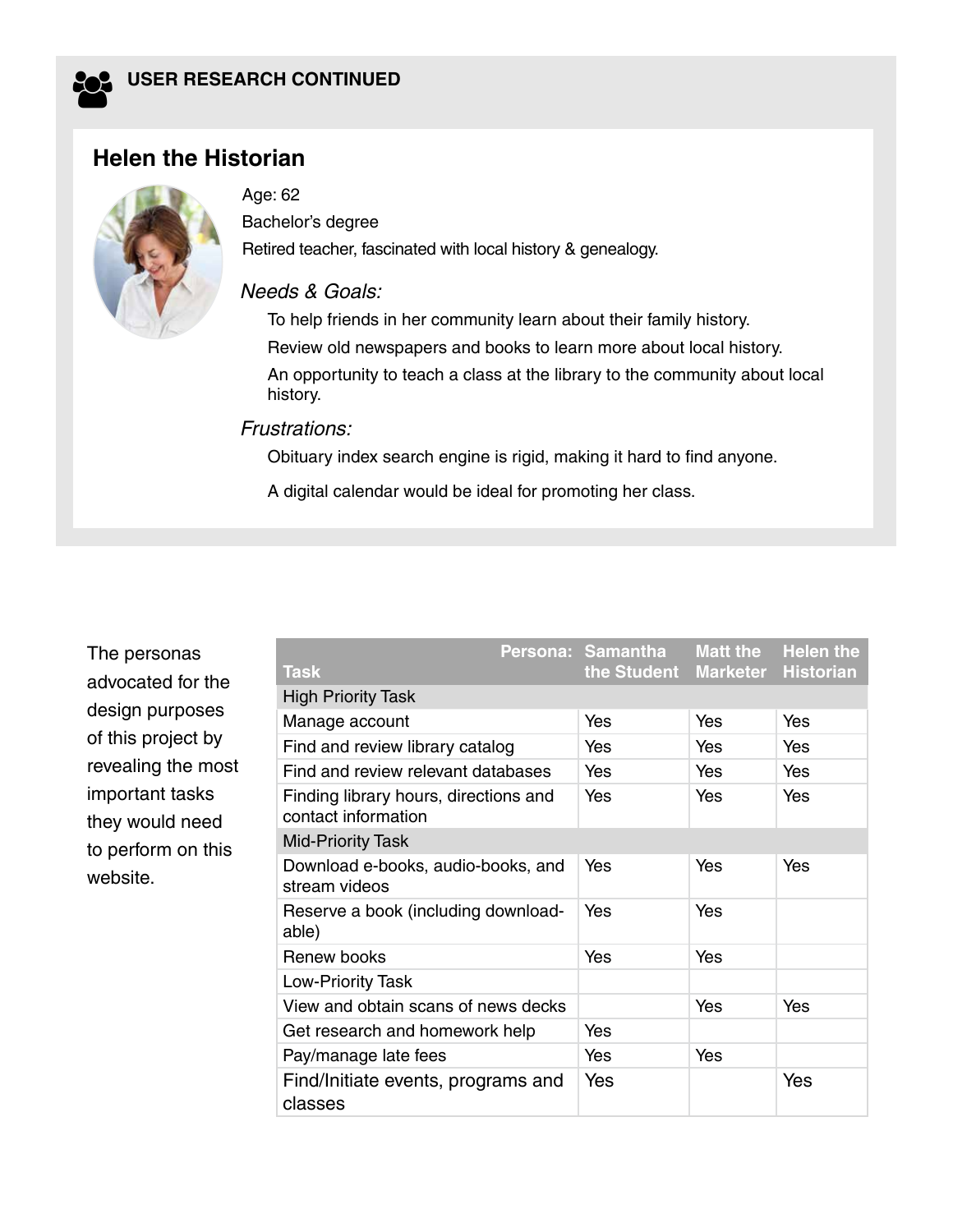

All content was brought to the surface from the current website and analyzed according to the users' needs. Much of the information was salvaged, re-labeled and restructured into an newly drafted sitemap that was tested among four users utilizing the online "Treejack" tool by Optimal Workshop. After further refinement the sitemap was finalized.

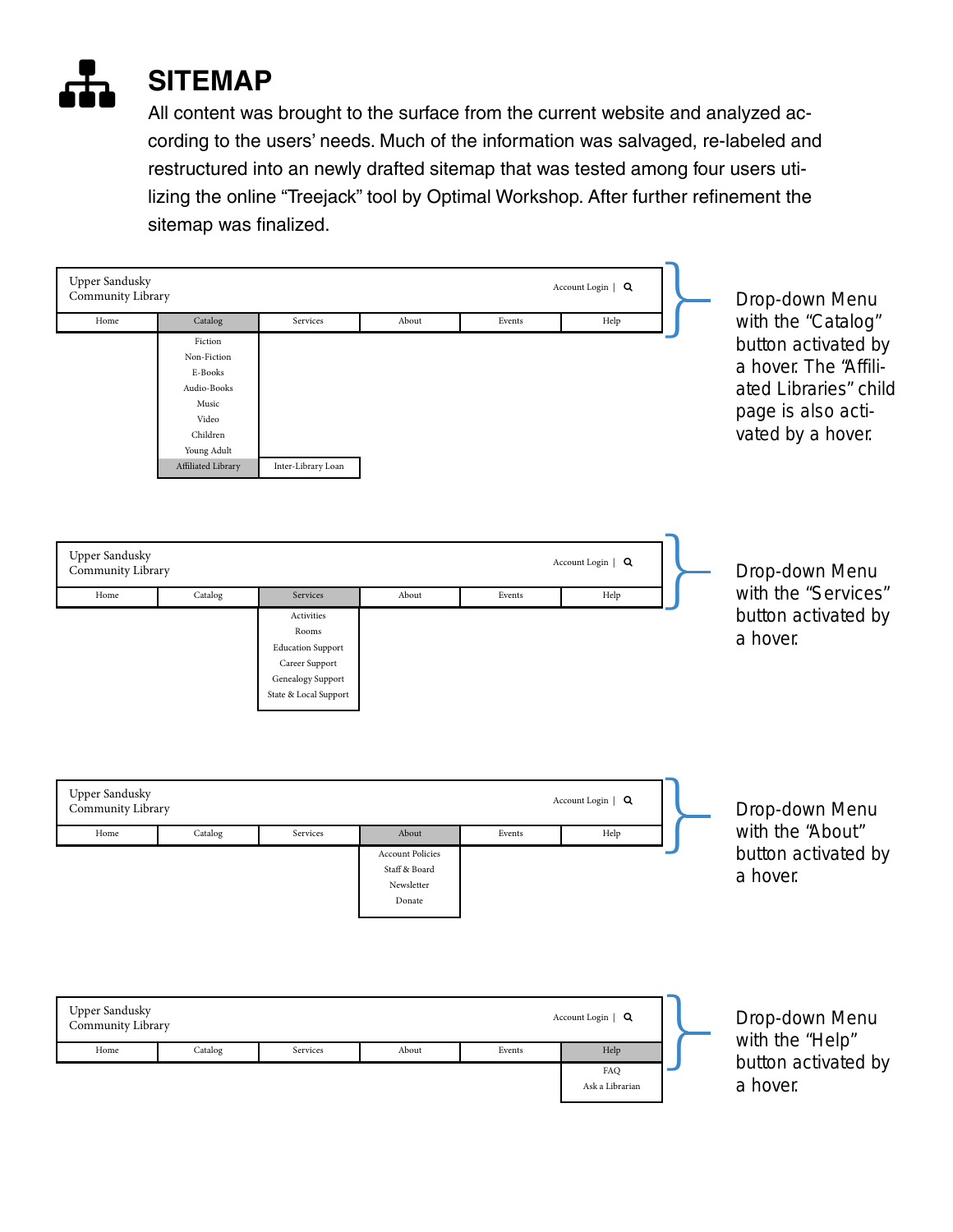

#### **NAVIGATION STRUCTURE** — *Topic Oriented*

This orientation was chosen because the labels appropriately described the content in the most convenient way and through a similar convention to how libraries are generally organized. Although, there were a few deviations from this orientation. Two user oriented labels were allowed within the "catalog" category because they are traditionally recognized among reader groups by these labels. The "Donate" and "Ask a Librarian" labels are task oriented for the specific purpose of persuading the user to consider taking an action.



### **WIREFRAMES**

The sitemap is designed for the user to access all content from anywhere on the website. Redundancy of website content may be presented on the local and contextual regions of the web pages where they appropriately belong and will be described into further detail. The following wireframes present the two-dimensional view of the information architecture.

**WIREFRAMES CONTINUE ON NEXT PAGE —>**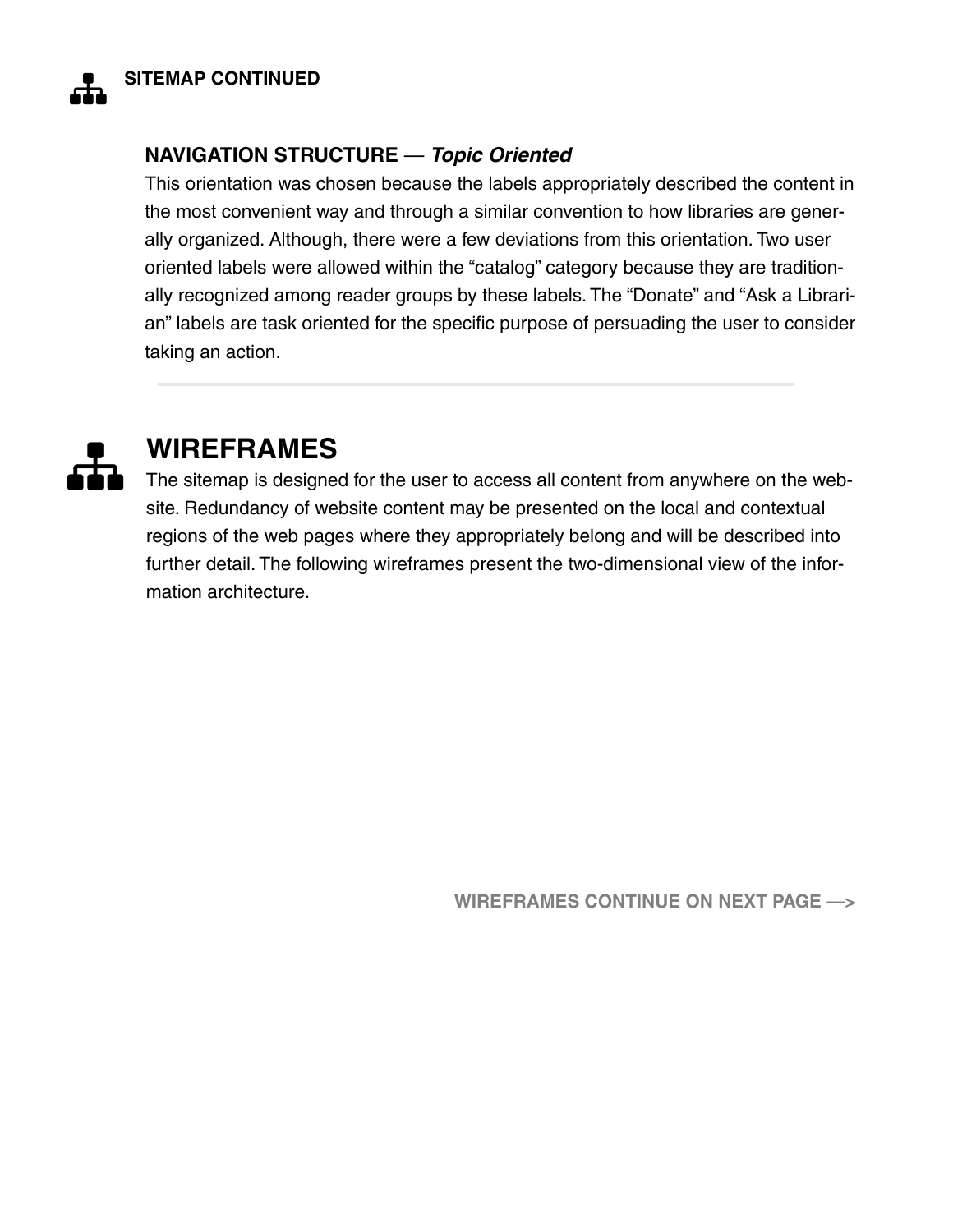# HOME PAGE



End of Home Page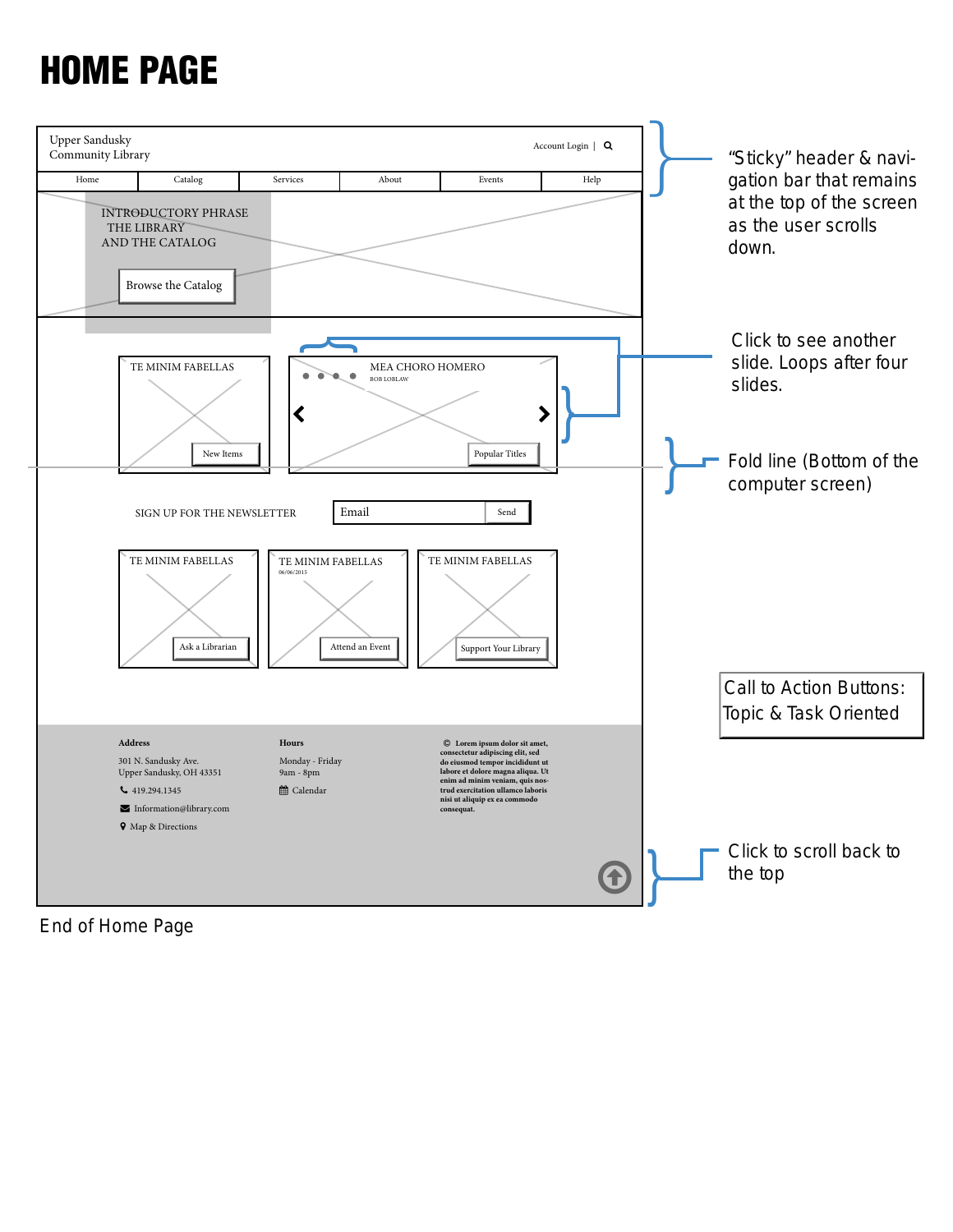# ABOUT PAGE

This page is an example of a template that would work for the bulk of web pages at the top of the website taxonomy. It is accessed by clicking on the "About" link in the navigation bar.



End of About Page